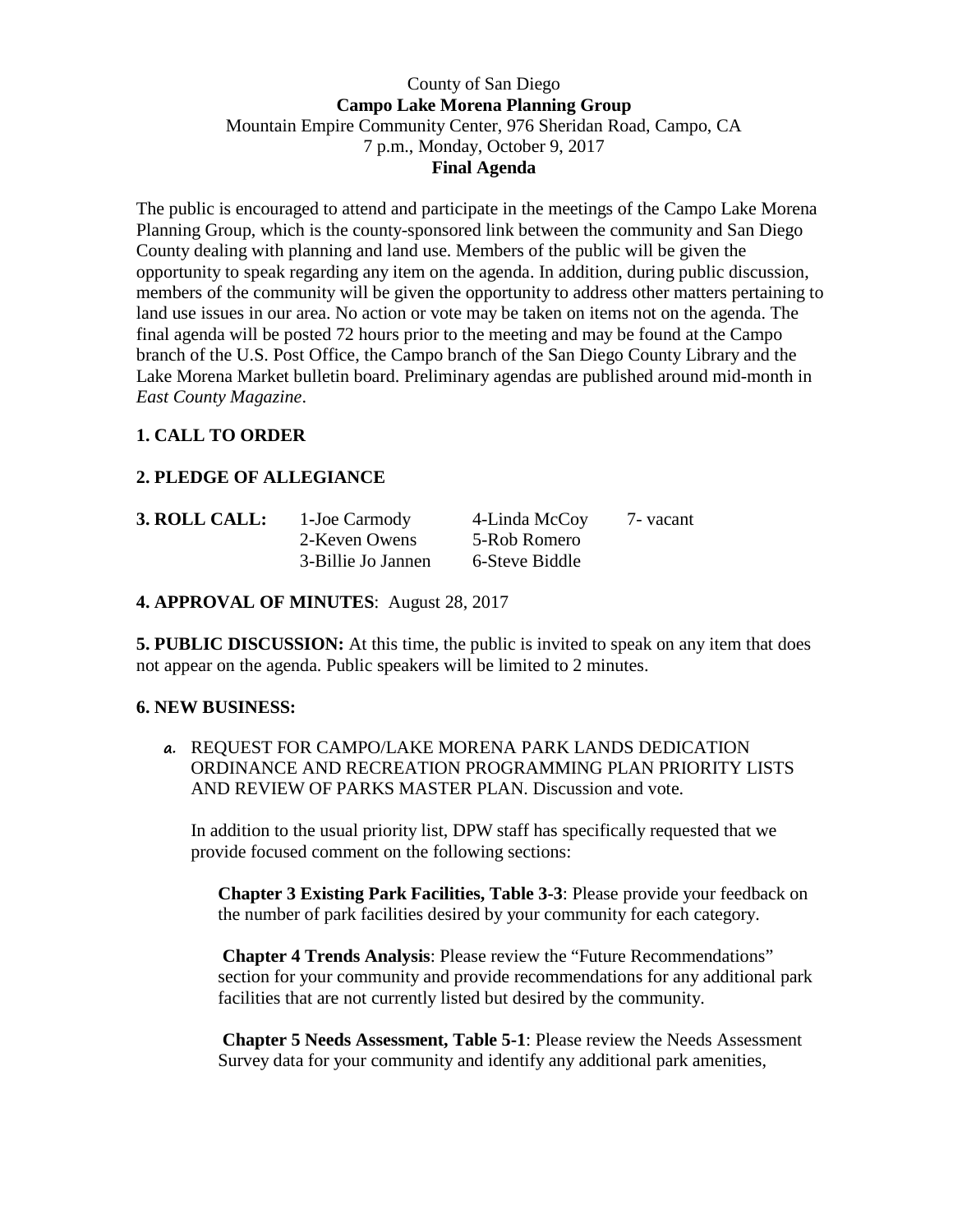programs, and issues not currently listed in Table 5-1 but are considered needs by the community.

**b. Bob Shea will report on the redirection of Sunrise Powerlink mitigation grants to an expanded recipient pool at the behest of a number of fire agencies.** The result will be to dilute the grant program by giving grants to parties outside the area of influence of the Sunrise Powerlink. Discussion and vote.

# **7. OLD BUSINESS:**

- **a. Review of applicants for Seat 7**. Select an applicant to fill the seat for the fouryear term. This vacancy was declared in November 2016. Discussion and vote.
- **b. Standing Subcommittee reports**: Groundwater, Rob Romero; Sewer and Septic, Joe Carmody; Community Economic Impacts, Steve Biddle; Traffic and Public Safety, Steve Biddle

## **8. CORRESPONDENCE AND ANNOUNCEMENTS**

- **a. The Star Ranch vesting and landscape architecture maps** are available, both at meetings and by appointment with the CLMPG chairman. Staff has delayed release of the EIR until it can figure out what type of greenhouse gas analysis large projects should include**. The ranch was offered for sale in an announcement sent out in late November. The Back Country Land Trust and several co-investors are negotiating to buy it. The proposed plan is still in play and is part of the property offering, but will be abandoned if purchased by trust entities.**
- **b. Update on the county's Annual Road Resurfacing Program.** For additional information about the program, including maps of projects underway and planned, visit the program website at: http://www.sandiegocounty.gov/content/sdc/dpw/roads/Resurfacing\_Program.html**.**  Sent to group.
- **c. Traffic Advisory Committee agenda, Sept. 9, 2017.** Nothing for our area. Sent to group and community list.
- **d. Flyer for offroading information talk by deputies, to be offered at the Oct. 5 meeting of the Boulevard Planning Group**. Sent to group.
- **e. Public Health Information Bulletin from county**. Details county efforts to control the Hepatitus A epidemic and advice for avoiding infection. Vaccinations are available and sanitary methods, including frequent handwashing, are recommended. Sent to group.

#### **9. EXPENSES**

**a. Please report any valid expenses for group approval.**